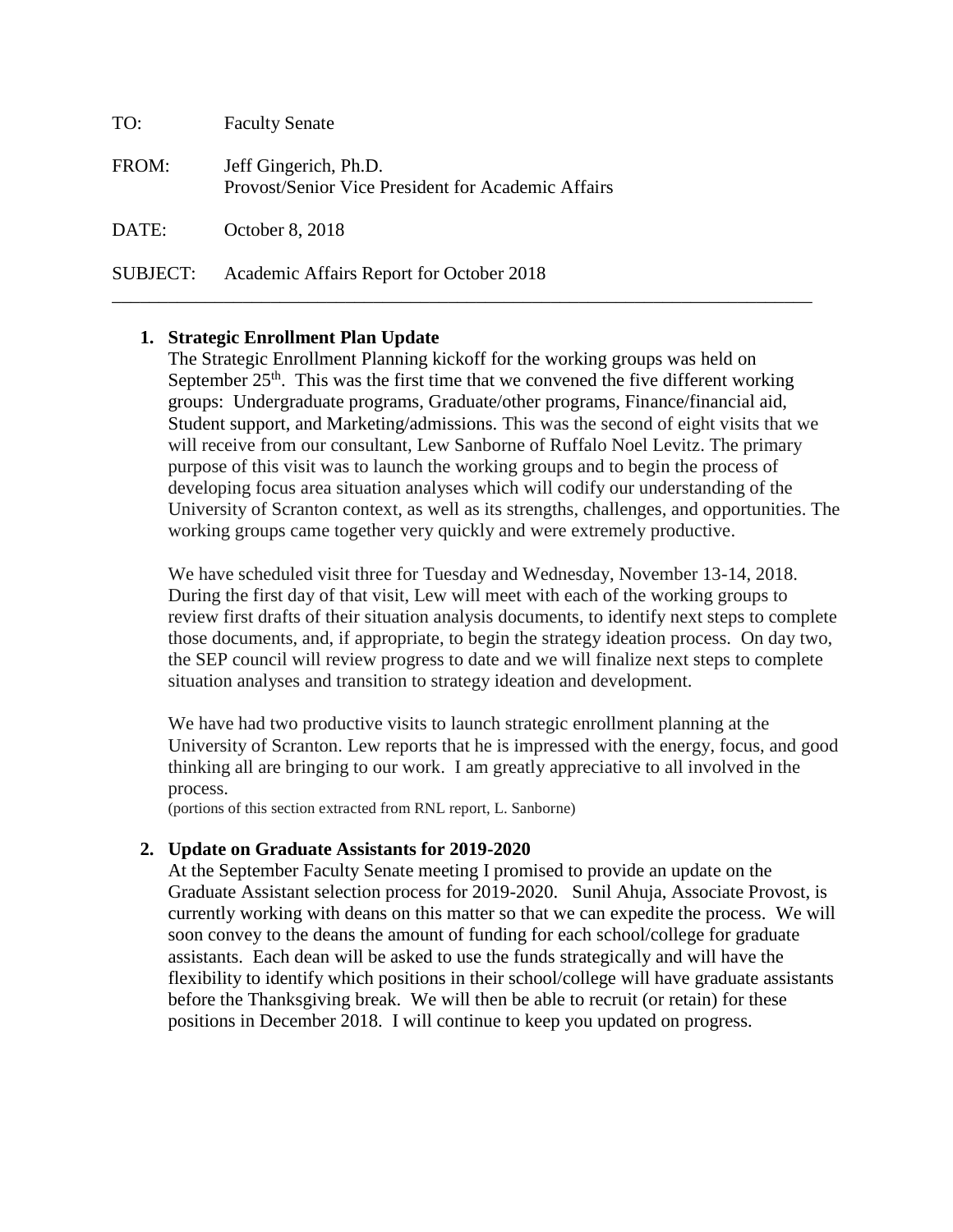# **3. Dead Week**

In Spring 2018, Faculty Senate passed a resolution on the monitoring of "Dead Week", which requested that the Provost investigate who has been authorized to give waivers for the Dead Week policy and how many have been granted.

While it is difficult for me to fully investigate this matter since I was not on campus at the time, I did find documentation that Dr. Dreisbach reached out to the Deans after the resolution was passed. Last week, I also contacted them verify their answers.

From these correspondences, I can report:

- (a) The Deans of each of the Schools have each maintained authorization to grant waivers within their College/School.
- (b) In the spring of 2018, only one waiver was granted. This waiver was granted in the College of Arts and Sciences.

I have asked the Deans to continue to monitor their courses and to let me know if they grant any future waivers or if they find out that faculty have violated this policy. I will continue to work with them to increase awareness of the Dead Week Policy and to emphasize the importance of this policy.

## **4. Rankings**

We have received additional national commendations in addition to the rankings I provided in the September report. *The Wall Street Journal*/*Times Higher Education* ranked The University of Scranton among "Top U.S. Colleges" in a 2019 listing that analyzes student outcomes after graduation, as well as their engagement while on campus to determine "how well a college will prepare students for life after graduation."

Scranton's highest rank was at No. 126 for student engagement, placing it in the top 15 percent of the ranking of nearly 1,000 colleges listed. Scranton also ranked at No. 182 for student outcomes; No. 260 for resources and No. 217 for an "overall" ranking based on analysis of 15 individual performance indicators.

## **5. Rank and Tenure:**

A public meeting to inform faculty of the rank and tenure policies and procedures was held on Thursday, September  $27<sup>th</sup>$ . Twenty faculty have applied for tenure and/or promotion for 2018-2019 reviews. Eleven faculty are applying for promotion to full professor, one for associate professor, three for tenure, and five for tenure and promotion to associate professor.

## **6. Curriculum:**

• In August the Deans, Associate Deans, CCC Chair, FSCC Chair, GE Chair and I met to discuss the curriculum process. At that meeting we decided to add the CCC forms and proposals to the FSCC Curriculum Board on D2L.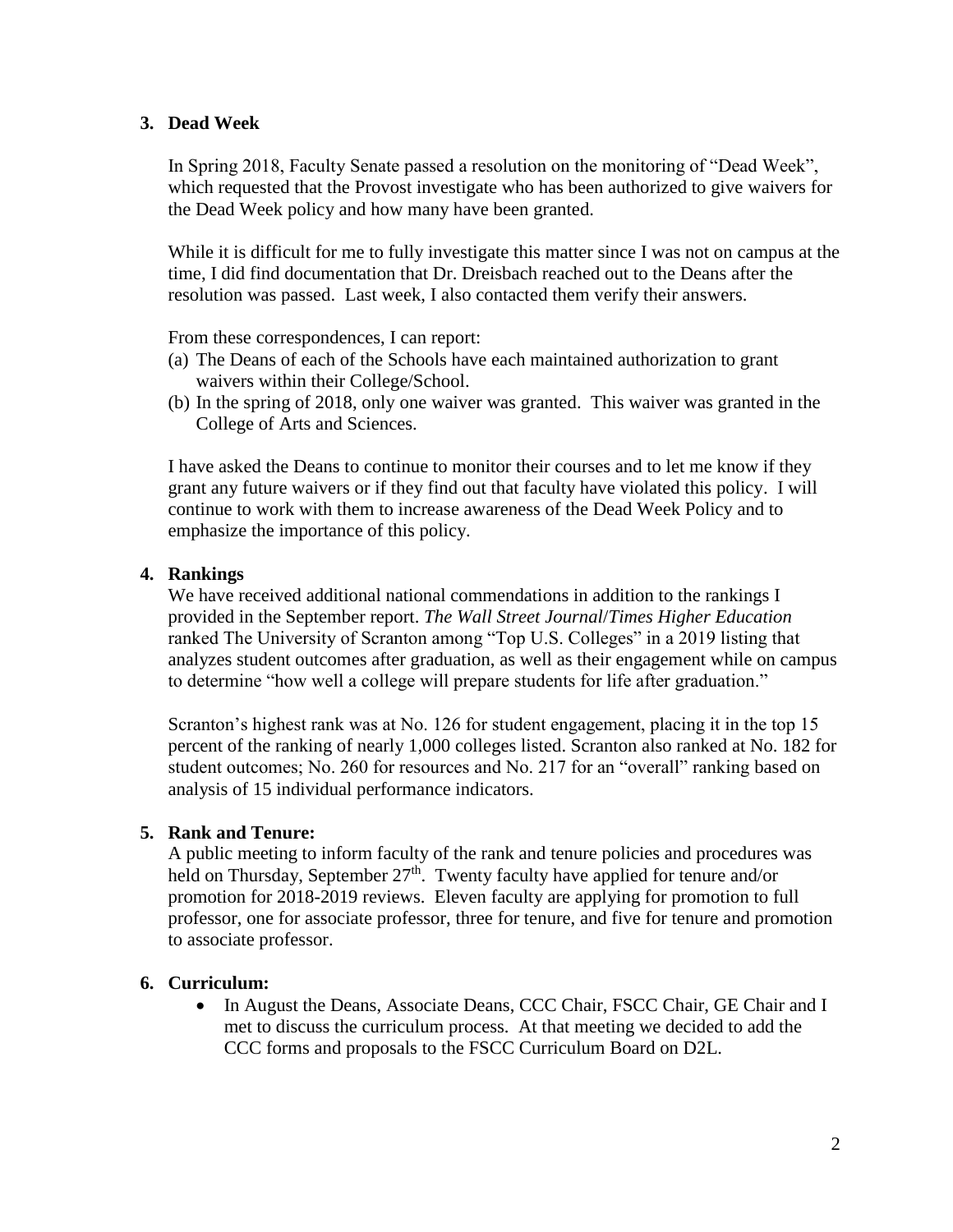• In consultation with Dr. Marx, Dr. Spalletta, and Dr. Squire the following dates were sent to the faculty regarding the deadlines for submitting curriculum proposals. This year the CCC deadlines were included in the memo. The dates allow the reviewing bodies' sufficient time to review and approve curriculum proposals for the inclusion in the 2019-2020 catalogs.

All proposals **must be submitted to the CCC Chair [\(chair\\_ccc@scranton.edu\)](mailto:chair_ccc@scranton.edu)** by the dates indicated below:

| • Courses requesting $GE$ attribute(s) for first offerings in<br>Intersession/Spring 2019 | August 31, 2018  |
|-------------------------------------------------------------------------------------------|------------------|
| • Courses requesting $GE$ attribute(s) for first offerings in<br>Summer/Fall 2019         | February 1, 2019 |

All proposals **must be posted to the Faculty Senate Curriculum Board** by the dates indicated below:

| Deadline to post new program for the 2019-2020 |                                                                                                                                                                                                                          |
|------------------------------------------------|--------------------------------------------------------------------------------------------------------------------------------------------------------------------------------------------------------------------------|
| Catalog.                                       | December 21, 2018                                                                                                                                                                                                        |
|                                                |                                                                                                                                                                                                                          |
| 2019-2020 catalog                              | February 15, 2019                                                                                                                                                                                                        |
|                                                |                                                                                                                                                                                                                          |
| Catalog.                                       | February 22, 2019                                                                                                                                                                                                        |
|                                                |                                                                                                                                                                                                                          |
| 2019-2020 catalog changes to their Deans.      | March 15, 2019                                                                                                                                                                                                           |
|                                                |                                                                                                                                                                                                                          |
| 2019-2020 Catalog.                             | March 29, 2019                                                                                                                                                                                                           |
|                                                | • Deadline to post major program changes for the<br>• Deadline to post course changes for the 2019-2020<br>• Deadline for catalog curricular contributors to send<br>• Deadline to submit small editorial changes to the |

The following curriculum proposals have been approved by the Provost.

| <b>Program Change</b>         | <b>Date Posted</b> |
|-------------------------------|--------------------|
| <b>Electrical Engineering</b> | 4/26/18            |
| PT Internship I               | 4/12/18            |
| PT Internship II              | 4/12/18            |
| <b>Course Change</b>          |                    |
| EE 243L: Digital Systems Lab  | 4/26/18            |

## **7. Committee Update**

The PCAPC has approved language to be included in the Part-Time Faculty Handbook. *The Application of Academic Freedom for Part-Time Faculty:*

Pursuant to its statement of dedication to the freedom of inquiry, the University subscribes to the 1940 and 1970 statements and interpretive comments on academic freedom of the Association of American University Professors, which declare that "the common good depends upon the free search for truth and its free exposition."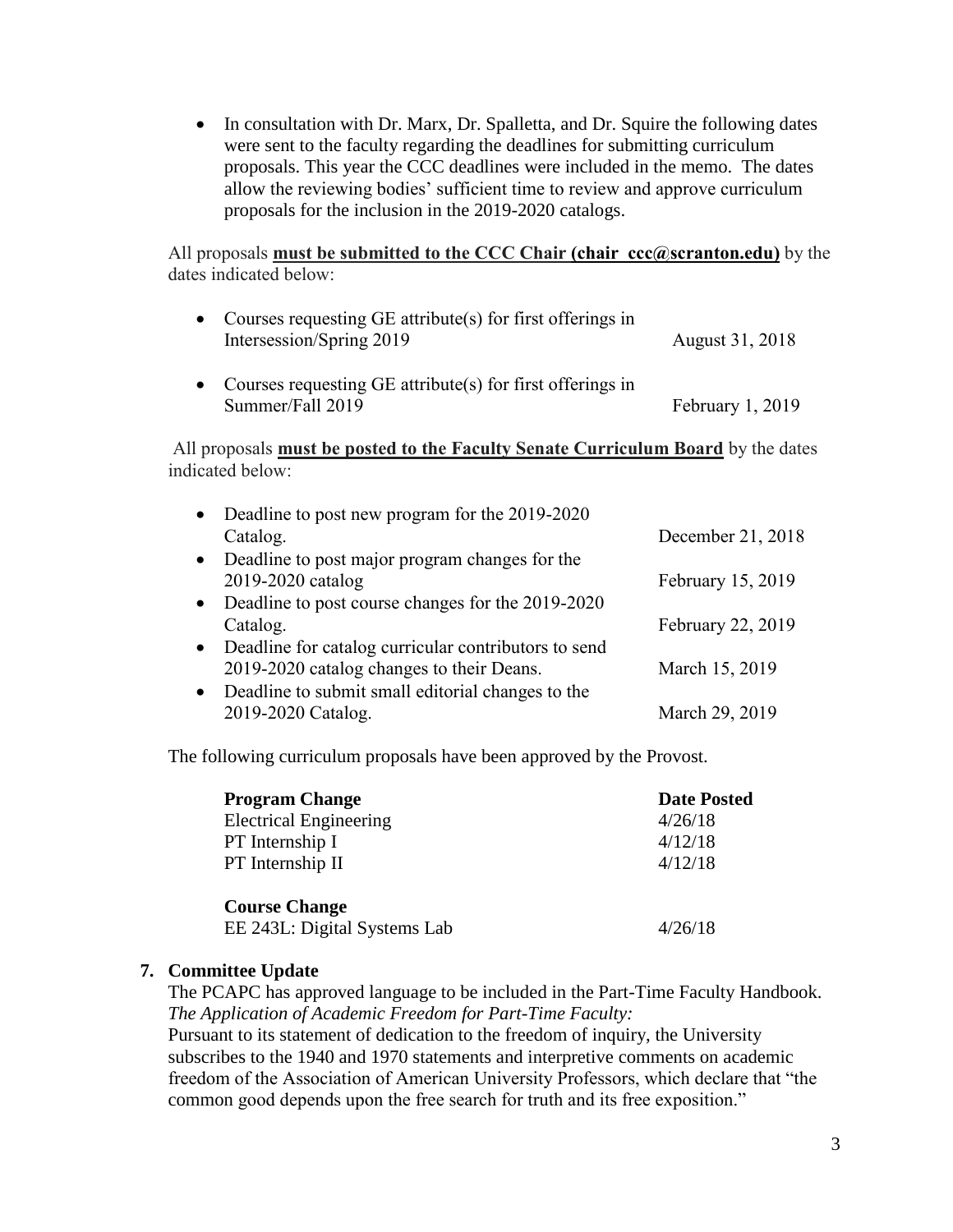Part-time faculty members are entitled to academic freedom in their assigned duties. This is not, however, a license to introduce controversial material which has no relation to the subject being taught. Although every faculty member should respect the stated aims of the institution to which he or she accepts an appointment, academic freedom protects the right to express, clarify, and interpret positions, including those identified as personal positions of the teacher, which may be divergent from those of the institution.

# **8. College Updates**

#### *Panuska College of Professional Studies*

The leadership of AllOne and The University of Scranton announced a major, regional initiative to enhance the delivery of services for individuals with Autism Spectrum Disorder (ASD).

The Autism Collaborative Centers of Excellence (ACCE) was formed to deliver a full array of services and supports for individuals with (ASD), from early intervention to adult services. The University will serve as the executive hub of the five-family friendly centers.

ACCE is supported by AllOne Foundation, The Harry & Jeanette Weinberg Foundation, Margaret Briggs Foundation, Northeast PA Health Care Foundation, Highmark Foundation, Geisinger Foundation and Moses Taylor Foundation. This multi-year, multimillion dollar commitment represents the largest private philanthropic investment in a single health issue in Northeastern and North Central Pennsylvania.

#### *Weinberg Memorial Library*

Zaner-Bloser Penmanship Exhibit and Lecture

The Weinberg Library Heritage Room will host an exhibit on the career of Charles Paxton Zaner, penman extraordinaire and founder of the Zaner-Bloser Penmanship Co. The Weinberg Memorial Library has been the home of the Zaner-Bloser Collection since 2010, and the collection has been used in a number of exhibits. 2018 marks the 100th anniversary of C. P. Zaner's tragic death in an automobile collision with a train at the age of 54. The exhibit will focus on Zaner's career and feature calligraphic alphabets, flourished birds, other artistic work and penmanship exercises. The exhibit will also display manuscript copies of his essays, copies of manuals he authored, accompanied at times by the original penwork and printing blocks, and material from the company he created. The exhibit, titled "The World's Best Penman: The Artistic and Business Career of Charles Paxton Zaner, 1864-1918," will be on display until December 14 during normal library hours. There will be a reception and lecture, by Special Collections Librarian Michael Knies, on Zaner's career and the profession of penmanship during his lifetime on Wednesday, October 24, at 6 PM in the Heritage Room. Knies will also speak on The golden Age of American Penmanship at a Faculty Research Seminar on October 19 in Brennan 509.

#### *Kania School of Management*

Update on KSOM Dean Search: Faculty representatives to the search committee have been chosen. Nabil Tamimi and Daniel Mahoney will serve as KSOM faculty